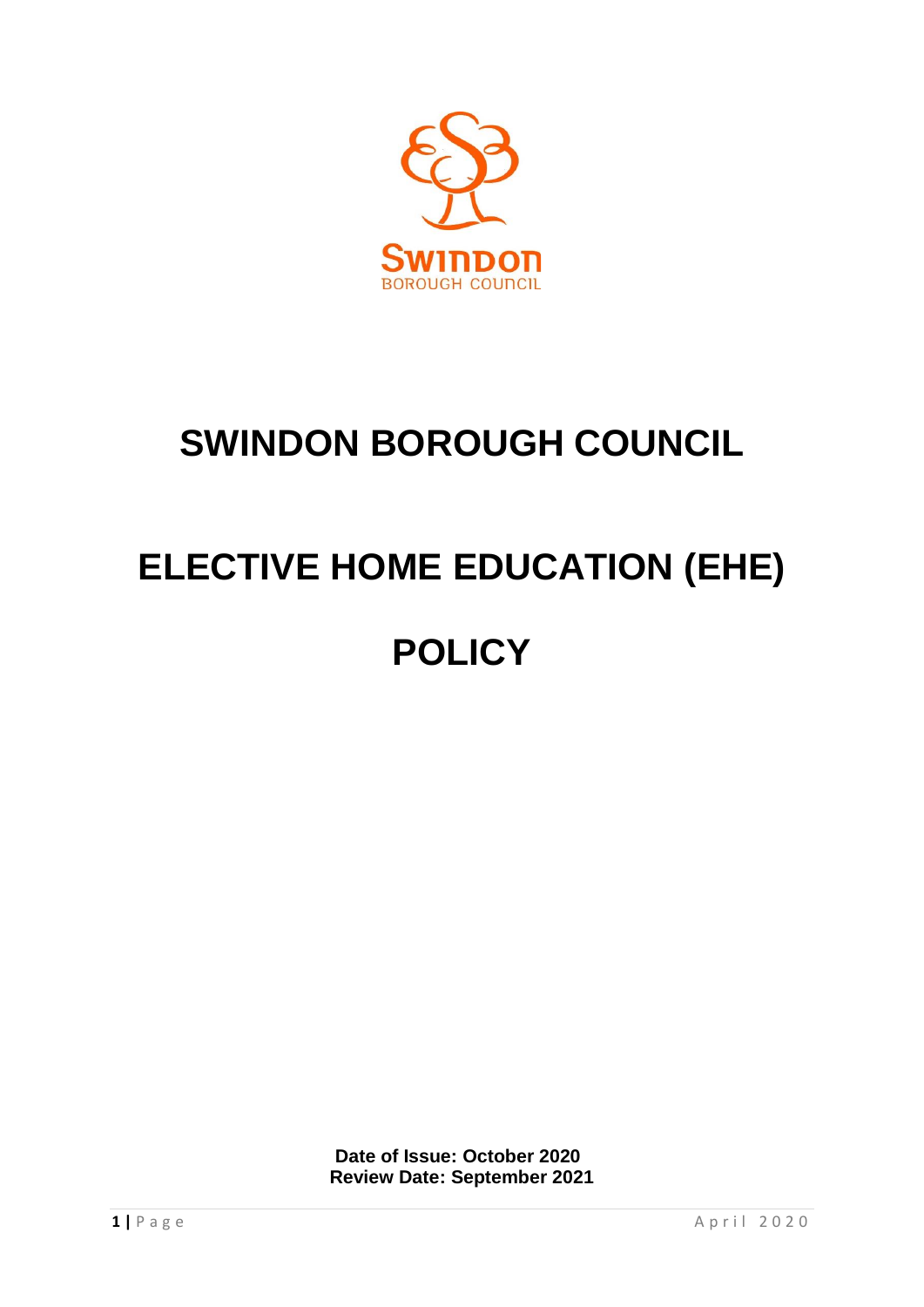#### Contents:

| 1. Introduction                                             |    |
|-------------------------------------------------------------|----|
| 2. Background                                               | 4  |
| 3. Aims of the Policy                                       | 5  |
| 4. Principles underpinning Swindon Borough Council's policy | 6  |
| 5. Parental rights and responsibilities                     |    |
| 6. Local authority responsibilities                         |    |
| 7. Roles, Responsibilities and Procedures                   | 9  |
| 8. Safeguarding                                             | 11 |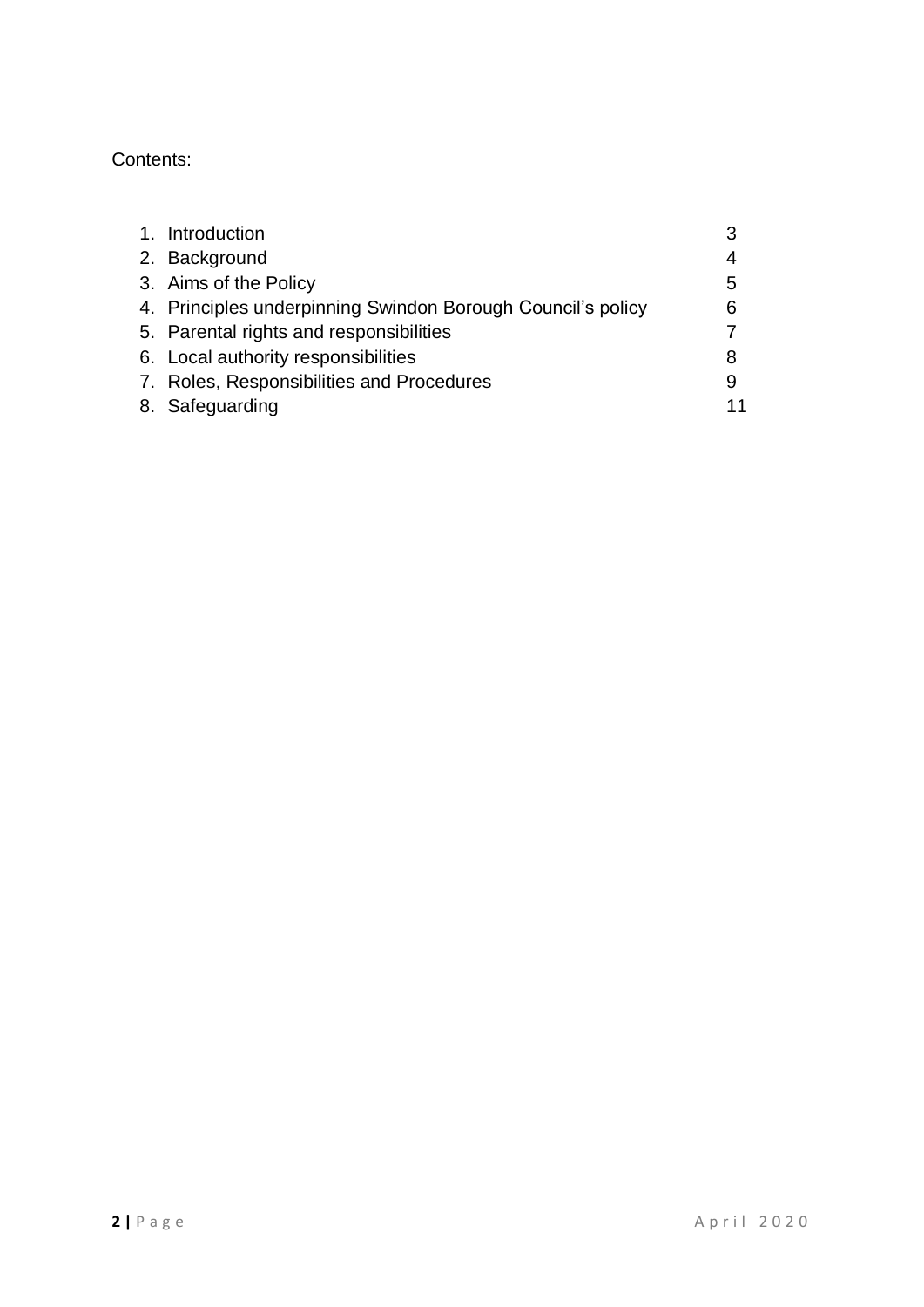#### **1. Introduction**

- 1.1 This document applies to those children whose parents have chosen to educate their children at home. The document sets out parental rights and responsibilities, the current legal position and enables Swindon Borough Council to fulfil its statutory functions regarding children who are being educated at home under Section 7 of the 1996 Education Act.
- 1.2 Elective Home Education (EHE) is the term used to describe a choice by parents to provide education for their children at home instead of sending them to school. This is different to home tuition provided by the local authority 'Otherwise Than at a School' (OTAS) because the electively home educated child does not appear on any school roll, or access provision made through Swindon Borough Council's 'Educated Otherwise Than at School' (EOTAS) arrangements. Throughout this Policy, 'parents' should be taken to include all those with parental responsibility, including guardians (and foster carers, although in this case the local authority may be the corporate parent).
- 1.3 Home education is an option that families may consider for their children's education. Parents have the legal responsibility for ensuring that their children are properly educated and SBC respect their right to electively home educate their child for many reasons. These reasons may include decisions based on ideological or philosophical views, religious or cultural beliefs or because the parents believe, their child's needs may be better met in this way. It may be due to dissatisfaction with the school system or as a short-term intervention for a variety of reasons. These reasons for undertaking home education are not mutually exclusive. For some children, several of these factors might apply.
- 1.4 A parent's right to educate their child at home applies equally, where a child has special educational needs (SEN) and disabilities. It is recommended that parents of any child subject to the statutory provisions of an Education Health and Care Plan (EHCP), who are considering whether to make their own arrangements, should discuss this with the 'Special Education Needs and Disability (SEND) Service'.

This will ensure that they are fully aware of alternatives (amended provision and/or change of placement) and their statutory rights of appeal. Therefore, it is recommended that an early annual review is called to discuss and plan for the possible amended provision and/or change of placement, subject to paragraph 5.4 below.

1.5 Educating children at home works well when it is a positive, informed and dedicated choice, but there is evidence that not all children who are educated at home are in receipt of suitable education. It is important that parents obtain sufficient information when making that decision. The local authority has a moral and statutory obligation to ensure that children are safe and are being suitably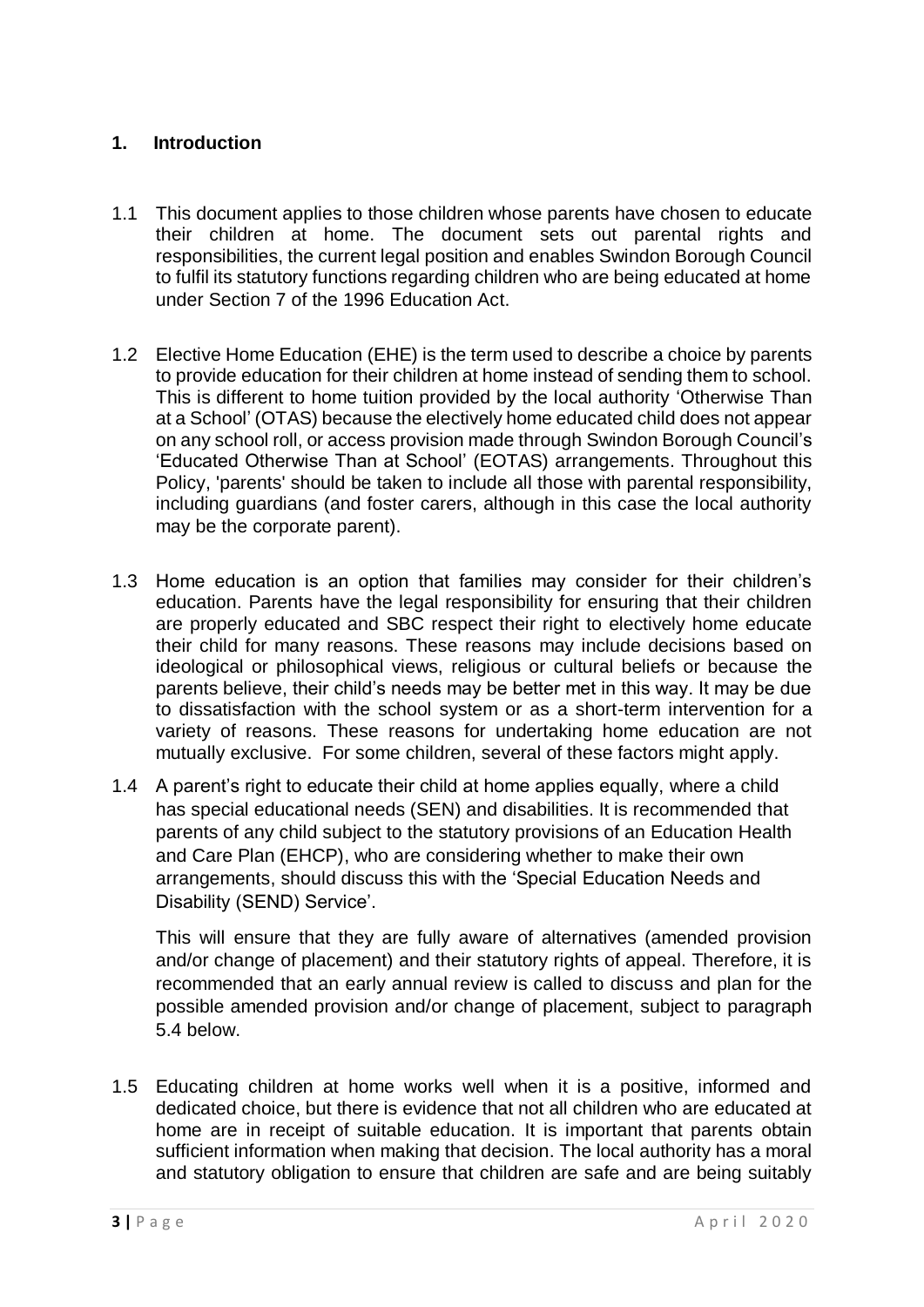educated. Swindon Borough Council's aim is to ensure that all children receive a good education that enables them to reach their potential and prosper into adulthood. If it is not clear that that is the case, the government advises local authorities to act to remedy the position.

- 1.6 As there is no compulsory registration scheme for children who are electively home educated, the number of children who are educated in this way remains unknown. Nationally, the number of electively home educated children is believed to be growing steadily and this is reflected in Swindon.
- 1.7 Parents who choose to educate their child at home, including those who incorporate part-time provision at Further Education (FE) Colleges for children aged 14 and over, rather than sending the child to school full-time, take on the full financial responsibility of the cost of doing so. This includes the cost of any external assistance used such as tutors, parent groups or part-time alternative provision. However, if the child attends a Further Education (FE) college that can access funding, and are able to accept under 16 yr olds for part of the week, there is no cost to the parents. This is additional education, and cannot be viewed as the sole education provider for a child who is EHE. If a child has an EHCP, they may be able to apply for a personal budget. Examination costs are the responsibility of the parent if a child does not attend school full-time.

#### **2. Background**

- 2.1 This policy is based on the 2019 guidance provided by the Department for Education (DfE).
- 2.2 Section 7 of The Education Act 1996 states that:

"The parent of every child of compulsory school age shall cause them to receive sufficient full-time education suitable:

- (a) to their age, ability and aptitude, and
- (b) to any special educational needs they may have,

*either by regular attendance at school or otherwise.* 

This means that the responsibility for children's education rests with their parents*.*

*"If it appears that the child/young person is not receiving suitable education, either by regular attendance at school, or otherwise…(the local authority) shall serve a notice, in writing, on the parent requiring them to satisfy…. that the child is receiving such education".*

2.3 The United Nations Convention on the Rights of the Child (Article 28) recognises the right of all children to an education without discrimination. Article 29 of the United Nations Convention on the Rights of the Child states that Education must develop '…the child's personality, talents and mental and physical abilities to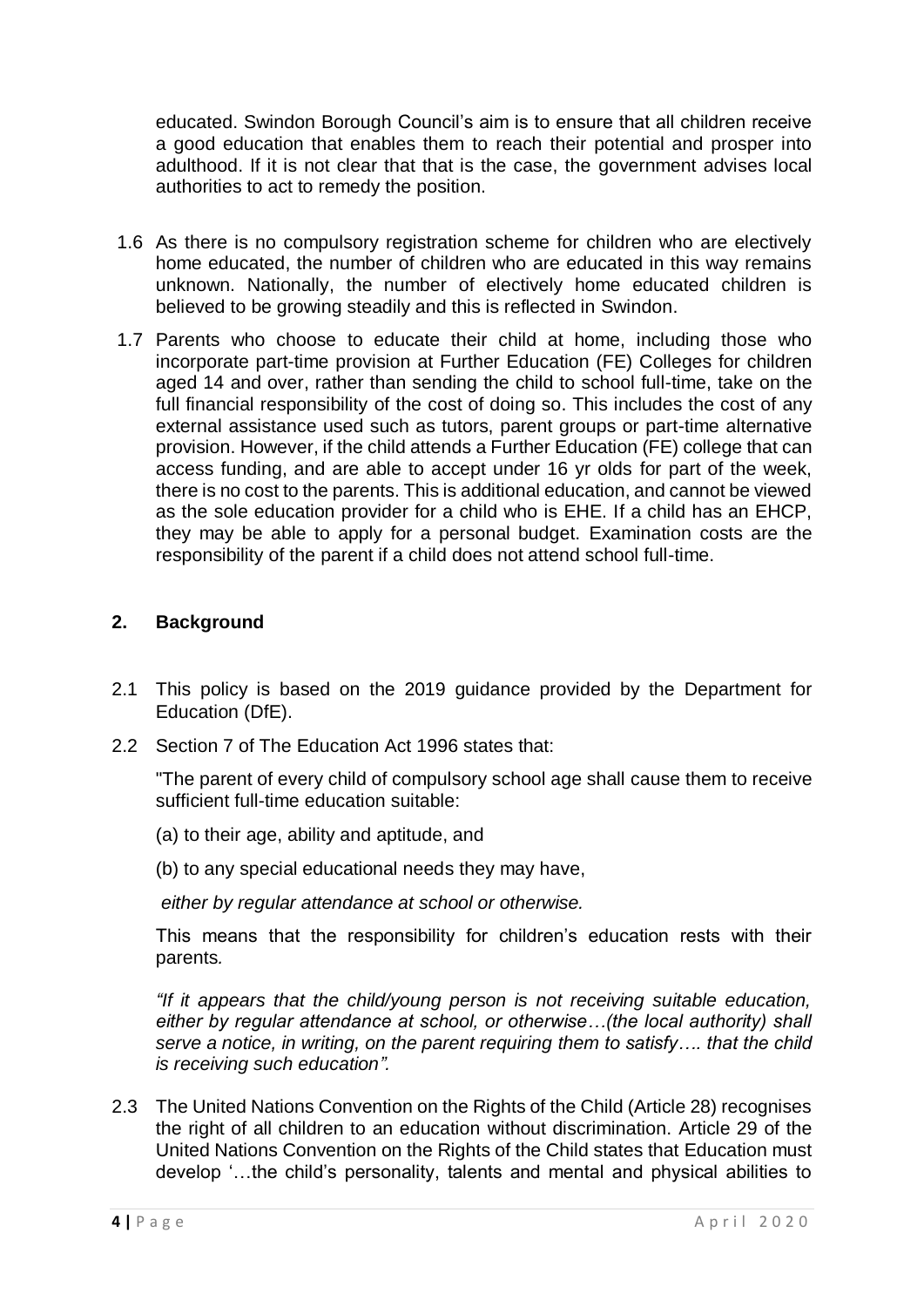their fullest potential.' In addition, it states that education must develop the child's respect for human rights, as well as respect for their parents, their own cultural identity and that of other cultures or civilisations and the natural environment.

2.4 Article 2 of Protocol 1 of the European Convention on Human Rights states that:

*"No person shall be denied the right to education. In the exercise of any*  functions which it assumes in relation to education and to teaching, the State *shall respect the right of parents to ensure such education and teaching is in conformity with their own religious and philosophical convictions".*

In brief:

- You have a right, if you choose to do so, to educate your children at home
- You do not have to inform Swindon Borough Council that this is your choice
- Schools must advise SBC where a child is removed from the school roll within10 working days

#### **3. Aims of the Policy**

- 3.1 The aim of this policy is to ensure that as a local authority, we have clear and consistent procedures in place for working in partnership with schools and parents who choose to Electively Home Educate their children and discharges its statutory duties in relation to the education of all children living within Swindon.
- 3.2 The local authority, in its role as champion for all children and young people whether they are educated in school or elsewhere, has a duty to promote the achievement of all children and young people. In doing so it will seek to establish the identities (so far as possible), of the children in Swindon who are home educated, and offer information, advice and guidance to parents. The duty under s.436A states local authorities must make arrangements to find out so far as possible whether home educated children are receiving suitable full-time education. The local authority will intervene where there are concerns that a child is not receiving a suitable education or there are concerns about a child's wellbeing or safety.
- 3.3 The policy seeks to affirm the principles upon which the local authority undertakes its duty towards Electively Home Educated (EHE) children and young people.
- 3.4 The policy aims to give parents who are considering removing their child from school to home educate them, the opportunity to fully explore the implications, and to assist them in making an informed decision that is an active and positive step in the best interests of their child. This information is in a supplementary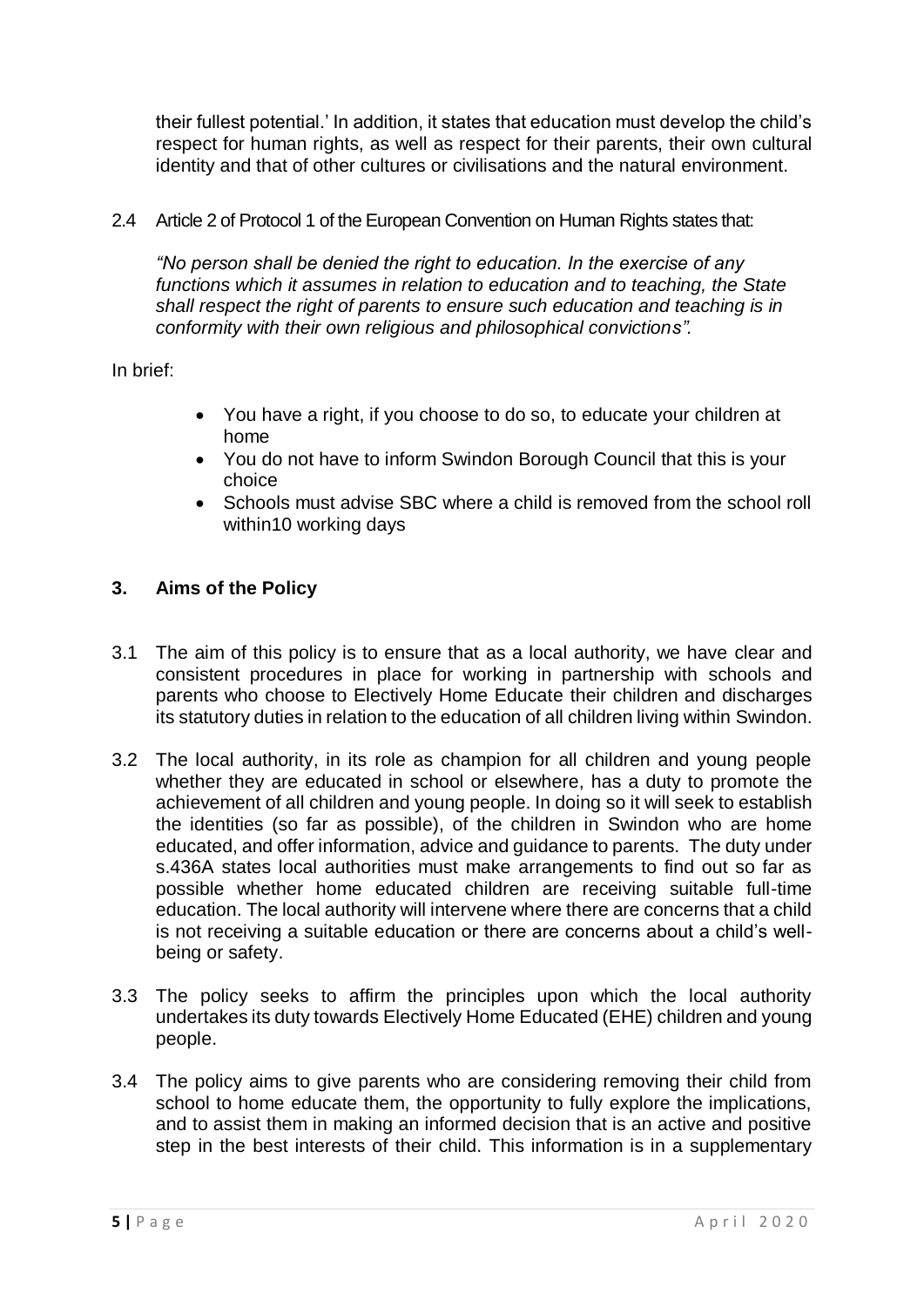leaflet. Further information on additional resources can be found via the Swindon Borough Council's website<https://www.swindon.gov.uk/xfp/form/564>

3.5 Through this policy the local authority is committed to working in partnership with parents, children and young people and the wider EHE community. The local authority will uphold the principles described below in discharging its duty towards children and young people.

#### **4. Principles underpinning the Swindon Borough Council policy**

- 4.1 The local authority's ambition is for Swindon to be a place where children are safe, healthy and happy, where everyone enjoys a good quality of life and where everyone can achieve their potential.
- 4.2 All children and young people have a right to an education that is appropriate to their age, ability and aptitude which takes into account any special educational needs and disabilities they may have.
- 4.3 The local authority recognises that parents have the legal responsibility for ensuring that their children are suitably educated and respects the rights of parents who choose EHE for their child. The local authority seeks to work in partnership with and offer support to all parents who make this choice.
- 4.4 The local authority acknowledges that children learn in different ways and at different times and speeds. It appreciates that parents and their children might require a period of adjustment before finding their preferred mode of learning and that families may change their approach over time.
- 4.5 The decision by parents to elect to educate their child other than at school should be an informed, active and positive one. It is important that parents obtain sufficient information about home education when making the decision and the local authority recognises its role in making this information available.
- 4.6 Where a parent is considering withdrawing their child from school as a result of conflict, bullying or emotional problems, the school should work closely with the parents and the appropriate Elective Home Education (EHE) Support Team, to resolve the issues wherever possible and at the earliest opportunity. This may include a meeting with the family, the school and the EHE Support Officer to ensure that all avenues of meeting the students' needs have been explored.
- 4.7 Every effort must be made to ensure that the child continues their education in school if that is in their best interest. The local authority will work with all maintained schools, academies and independent schools to ensure that they adhere to statutory guidance in relation to attendance, exclusions and the removal of children from a school roll to reduce the potential for children to be displaced into EHE by default or go missing.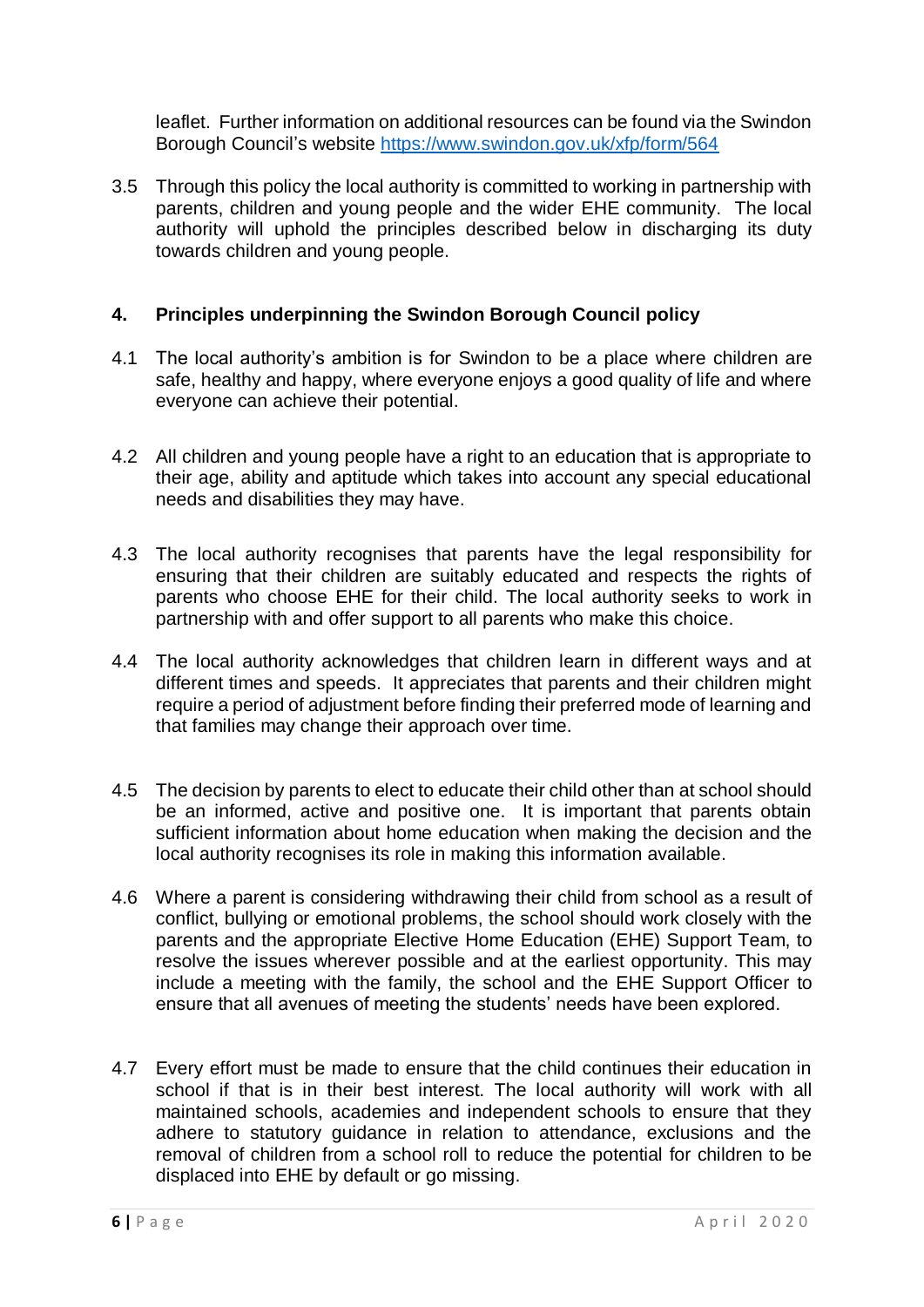- 4.8 There are a variety of approaches to providing a suitable, full-time education and an EHE child may not necessarily follow a programme of study designed for the school sector nor do they have to follow the National Curriculum; and there is no requirement to enter children for public examinations. There is no obligation to follow the 'school day' or have holidays which mirror those observed by schools.
- 4.9 The local authority is required as far as possible, to identify children who are not in receipt of a suitable education and appropriate enquiries shall be made to this end in respect of children who are electively home educated. Local authorities must take such action where it is required, within the constraints of the law. Local authorities have the same safeguarding responsibilities for children educated at home as for other children. They should be ready to use safeguarding powers appropriately, when warranted.
- 4.10 If it appears through appropriate enquiries, that suitable provision is not being made for the child, the local authority will recommend a return to school. Please refer to Appendix A EHE Flowchart which outlines the legal process and the responsibilities of parents/carers, schools and the LA.

#### **5. Parental rights and responsibilities**

- 5.1 Parents may elect to home educate at any stage up to the end of compulsory school age. They must ensure that their children receive suitable full-time education for as long as they have elected to educate them at home. Please refer to government guidance for further information using the following link: [www.gov.uk/government/publications/elective-home-education](http://www.gov.uk/government/publications/elective-home-education)
- 5.2 The education provided by parents will reflect a diversity of approaches and interests. Some parents may wish to provide education in a formal and structured manner, following a traditional curriculum and using a fixed timetable that keeps to school hours and terms. Other parents may decide to make more informal provision that is responsive to the developing interests of their child.
- 5.3 Parents' right to educate their child at home applies equally where a child has SEND This right applies, irrespective of whether the child has an Education Health and Care Plan (EHCP) or not.
- 5.4 Parents are not required to register or seek the approval from the local authority to educate their child at home, if they are attending a mainstream school. However, parents who choose to EHE in Swindon are advised to register their child with Swindon Borough Council's EHE Support Team.
- 5.5 Children with an Education, Health and Care (EHC) Plan can be home educated. Parents must have the local authority's agreement to withdraw their child from school if the child has an EHCP **and** attends a special school. Where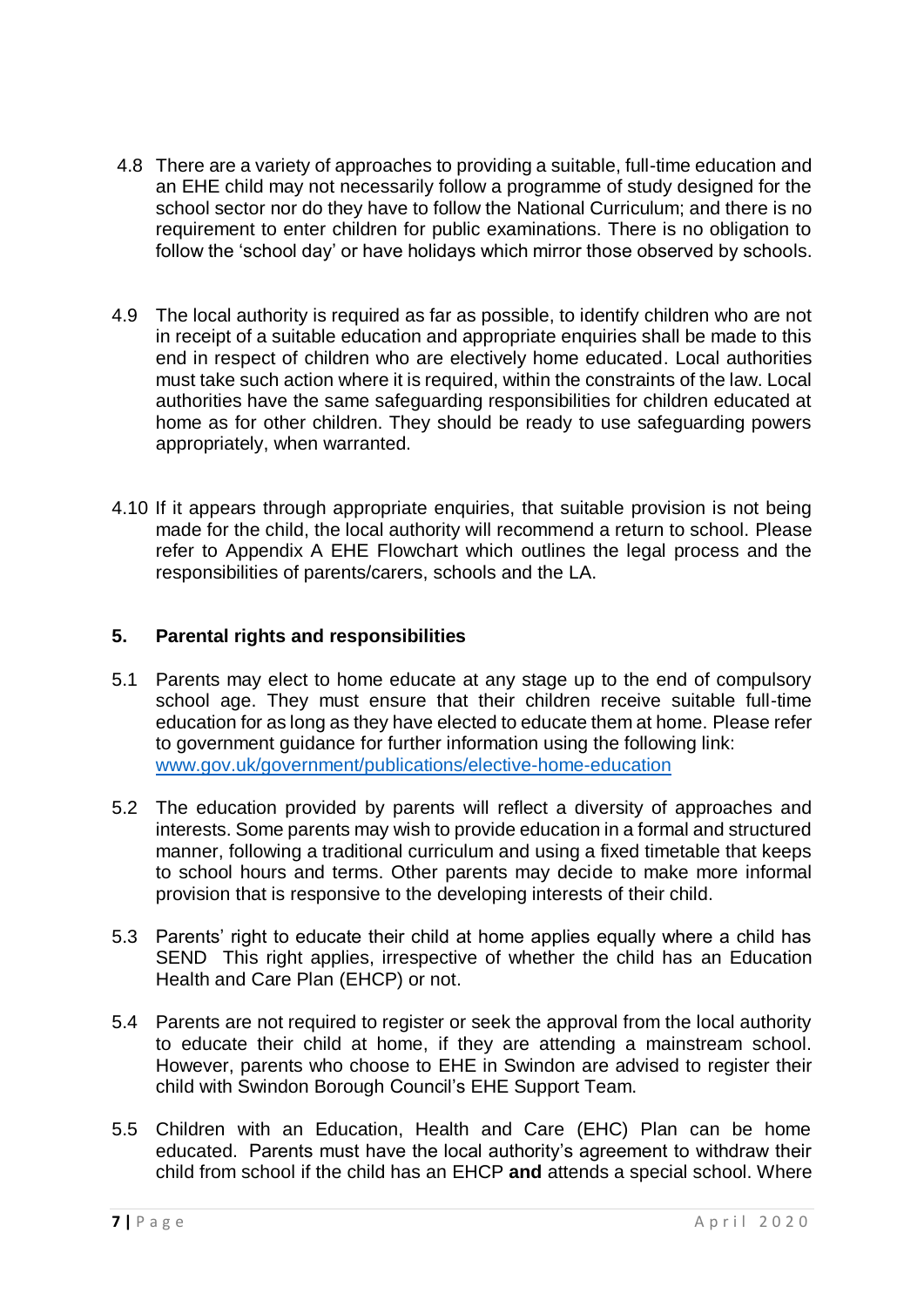the EHC plan gives the name or type of school where the child will be educated and parents decide to educate at home, the local authority is not under a duty to make the special educational provision set out in the plan, provided it is satisfied that the arrangements made by the parents are suitable. Where the local authority and parents agree that home education is the right provision for a child or young person with an EHC plan then the local authority must arrange the special educational provision set out in the plan, working with the parents. In either situation, the local authority must review the plan annually to assure itself that the provision set out in it continues to be appropriate and that the child's SEND continue to be met.

- 5.6 Parents are not required to have any qualifications or training to provide their children with a suitable education. Parents may choose to employ other people to educate their child, though they themselves will continue to be responsible for the education provided. They will also be responsible for ensuring that anyone they engage is a suitable person to have access to children and that their child is not attending an unregistered
- 5.7 Parents who choose to educate their children at home must be prepared to assume full financial responsibility, including bearing the cost of any public examinations.
- 5.8 Home educating parents are not required to have any ongoing contact with the local authority in relation to their child's education unless there is a cause for concern. However, the EHE Support Team remains available for advice, guidance and support.

#### **6. Local Authority Responsibilities**

setting.

- 6.1 Local authorities have a statutory duty under section 436A of the Education Act 1996, to make arrangements to enable them to establish the identities, as far as it is possible to do so, of the children in their area who are not receiving a suitable education. The duty applies to children of compulsory school age who are not on a school roll, and who are not otherwise receiving a suitable education at home, privately, or in alternative provision.
- 6.2 Under section 436A, children missing education are defined as 'children of compulsory school age who are not on a school roll, not placed in alternative provision by the local authority and not receiving a suitable education at home'.
- 6.3 Local authorities have no statutory duties in relation to monitoring the quality of EHE on a routine basis. However, under section 437(1) of the Education Act 1996, local authorities shall intervene if it appears that the parents are not providing a suitable education. If it appears to a local authority that a child of compulsory school age in their area is not receiving suitable education, either by regular attendance at school or otherwise, they shall serve notice in writing on the parent requiring them to satisfy them within the period specified in the notice that the child is receiving such education." Parents must have at least 15 days to respond to such a notice.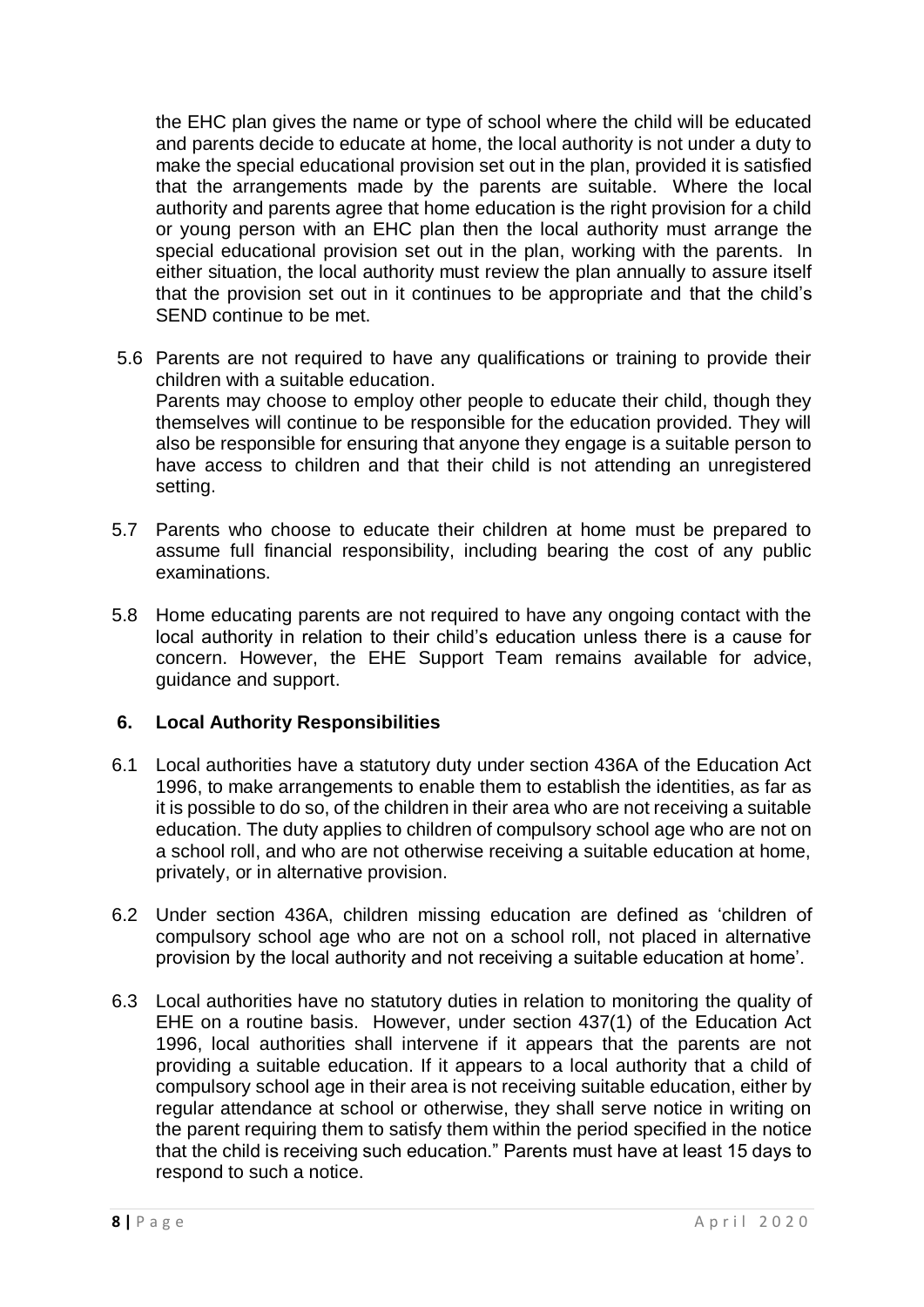- 6.4 If parents do not make a response, or if they fail to satisfy the authority that the child is receiving a suitable education, and it is expedient that the child attends school, then the authority will serve a School Attendance Order (SAO) requiring the parent to cause the child to become a registered pupil at the school named in the order. The basis on which schools are selected for this purpose is outlined in Sections 438 to 441 of the Education Act 1996.
- 6.5. Where a child has an Education Health and Care Plan (EHCP) and is EHE, it remains the local authority's duty to ensure that the child's needs are met and to maintain the EHCP. The EHCP should be reviewed annually.

#### **7. Roles, Responsibilities and Procedures**

- 7.1 Parents inform the school, where the child is registered, in writing, that they intend to educate their child at home. The school should then immediately inform Swindon Borough Council's Elective Home Education (EHE) Support Adviser by submitting an EHE referral via the Elective Home Education link on Schoolsonline or via the following link to Swindon Borough Council's website: [https://www.swindon.gov.uk/xfp/form/564.](https://www.swindon.gov.uk/xfp/form/564)
- 7.2 A voluntary registration scheme is operated in Swindon and all parents who provide home education are encouraged to notify the EHE Support Team. The Children Act 2004 places a duty on all stakeholders to share information for the purposes of safeguarding and promoting the welfare of children. All children brought to the attention of Swindon Borough Council as being in receipt of elective home education will be recorded and referred to Swindon's EHE Support Team in order that the local authority is able to discharge its duty under section 436A of the Education Act 1996.
- 7.3 Schools should explore with parents all the immediate and longer-term implications of taking their child off roll. In line with DfE guidance (2019) it is strongly advised that parents confirm in writing to the school their intention to home educate to avoid misunderstanding; if no such written confirmation is provided to the school then Swindon Borough Council requires the school to provide a written confirmation to the EHE Support Team of the decisions made.
- 7.4 The school must inform the EHE Support Officer within 15 working days of the parents' decision to deregister their child. They should follow the legal requirements and the agreed local authority protocols for taking children off roll. Any safeguarding concerns must also be reported. The practice of removing a pupil from the school roll by encouraging a parent to remove their child from the school, when the removal is primarily in the interests of the school rather than in the best interests of the pupil would be considered 'off-rolling' and is to be avoided at all times.
- 7.5 Whilst there is no provision in law for a 'trial period' of home education, the local authority recommends that parents seek agreement with the school to keep the child's school place 'open' for ten (10) working days whilst the EHE Support Officer verifies with the parent that they have made an informed choice about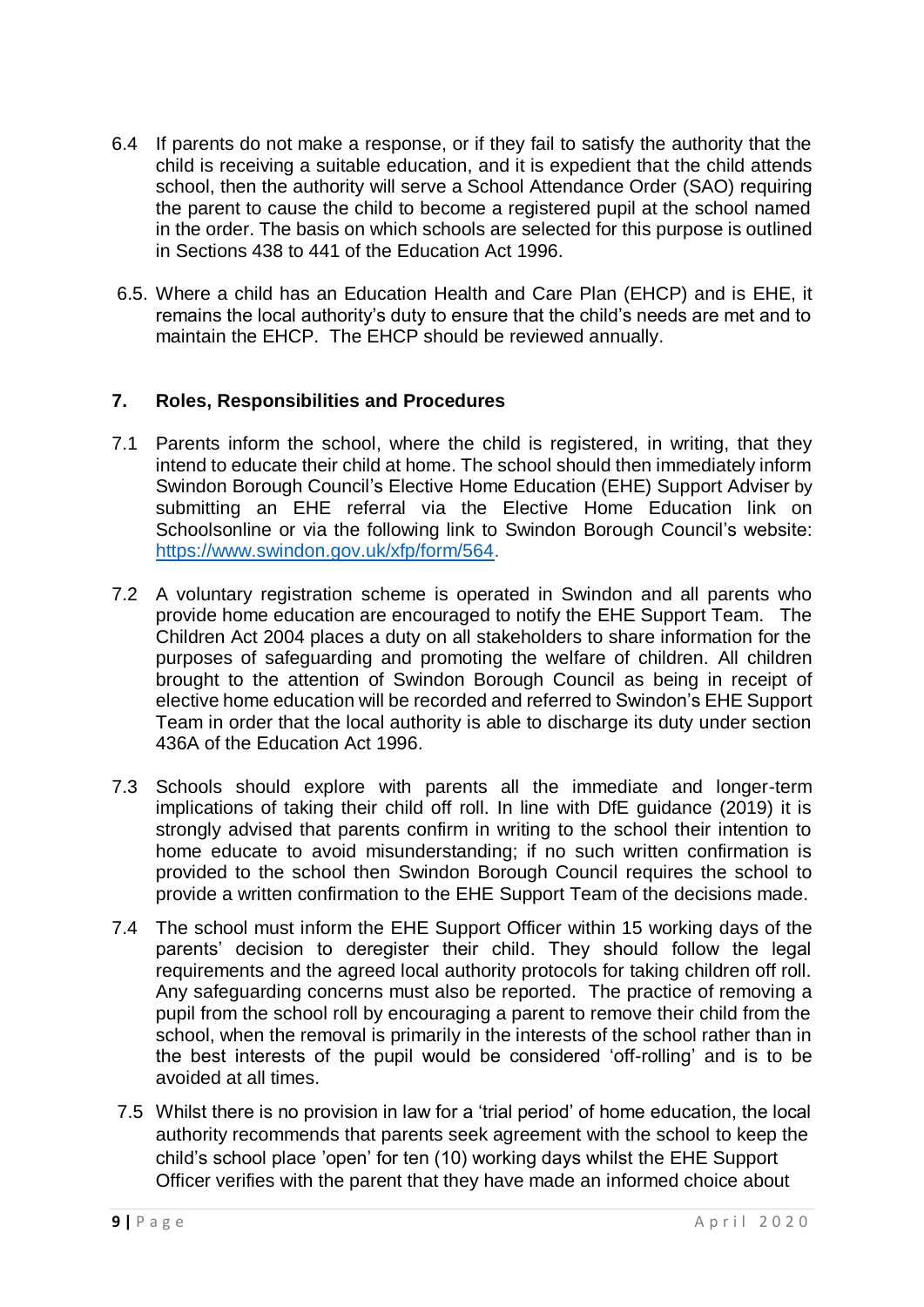educating their child at home. These meetings are not compulsory but are seen as best practice.

- 7.6 Should a parent/carer choose to EHE following the receipt of a decision in writing from a head teacher to permanently exclude their child then a head teacher has the right to decide whether to withdraw the permanent exclusion or to continue with the process. In most circumstances, it is likely that the permanent exclusion process will continue.
- 7.7 The EHE Support Officer will send the parent a copy of Swindon Borough Council's Elective Home Education Guidance Booklet as well as the DfE Departmental Guidance for Parents.
- 7.8 The EHE Support Officer will then make contact with the family to offer an informal meeting to review the proposed arrangements. This meeting will not be more than three weeks from the initial contact. The purpose of the meeting will be to establish:
	- Why the parent has decided to home educate their child
	- What they hope to achieve by home educating their child
	- How they intend to achieve this objective
	- What resources do they have available
- 7.9 The EHE Support Officer does not have an automatic right of access to a parent's home therefore; parents may wish to offer an alternative way of demonstrating that they are providing suitable education i.e. by showing examples of their child's work; agreeing to a meeting at an alternative venue; providing a detailed report; an educational philosophy with examples of work; or an assessment by a qualified third party.
- 7.10 Where the EHE Support Officer is satisfied that a parent is complying with their Section 7 duty (to demonstrate that education provided is suitable) ideally, the review of educational provision should take place every 12 months unless an earlier review is required or requested by the parent/carer.
- 7.11 If it appears, at subsequent meetings, to the EHE Support Officer, that a child of compulsory school age is not receiving efficient or suitable full-time education, either by regular attendance at school or otherwise, as advised by DfE guidance (2019), the local authority should work to address the situation informally. The EHE Support Officer will explain their concerns to the family and will then confirm in writing to the parent stating that this is the case. The reasons for the decision will be specified and the parent will have the opportunity to improve their arrangements over 15 days.
- 7.12 A date for further contact will be set, at which the EHE Support Officer will determine whether the education now reaches the given standard. If there is no evidence or in the absence of other information that suitable progress is being made, a referral will be made to the Senior Education Officer (EWO) who will then determine whether a School Attendance Order (SAO) is appropriate. If a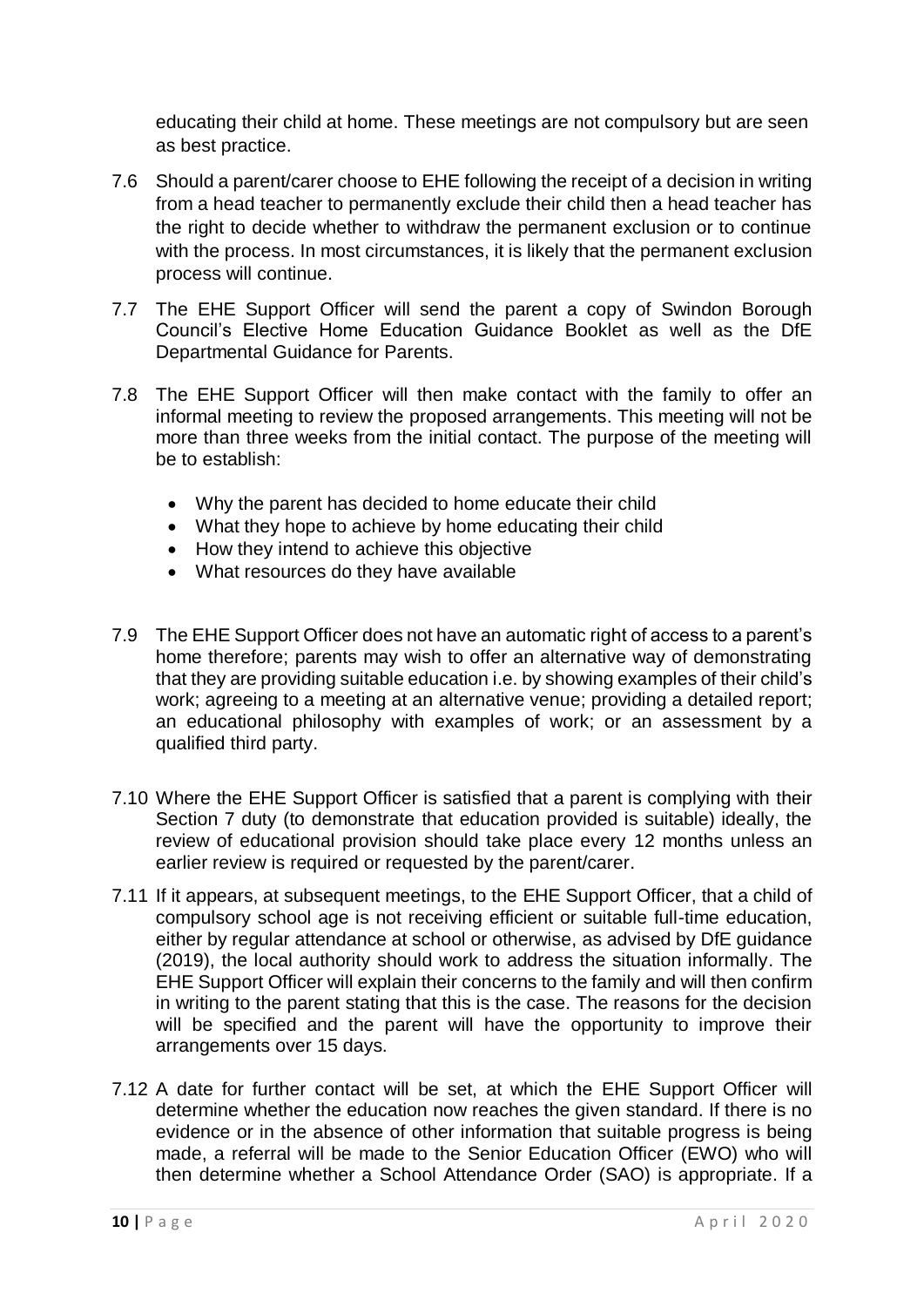SAO is deemed appropriate, the Senior EWO will liaise with the parent and a SAO may be issued.

- 7.13 If a child has an EHCP, the parent has the same rights as other families to educate their child at home. However, the Local Authority has to be satisfied that the parent can meet the needs of the child as outlined in the statement. In the case of a pupil who attends a special school, deregistration is not permitted without the consent of the local authority or if the local authority refuses consent without a direction of the Secretary of State. The Council considers that a Review Meeting will be essential, as part of its considerations when determining whether or not to permit deregistration of the pupil.
- 7.14 In the course of the functions placed upon Local Authorities (LA) by the Education Act 2002, the EHE Support Officer will ensure that children/young people's interests are safeguarded and their welfare promoted by them not being at risk of significant harm (see safeguarding section below).
- 7.15 Where parents decline a visit and do not provide other evidence of a suitable education, Swindon Borough Council's EHE Support Officer will ask the parents for further information about the education that is being provided. 'Parents are under no duty to respond to such enquiries. However, if a parent does not respond, or responds without providing any information about the child's education then a referral to the Senior EWO will be made and it will normally be justifiable for the authority to conclude that the child does not appear to be receiving suitable education' (DfE Guidance 2019), and a School Attendance order will be applied for.

#### **8. Safeguarding**

- 8.1 Local authorities have a duty under section 11 of the Children Act 2004 and section 175 (1) of the Education Act 2002. Please access the link to the legislation: <http://www.legislation.gov.uk/ukpga/2002/32/section/175>
- 8.2 The welfare and protection of all children, both those who attend school and those who are educated at home, are of paramount concern and the responsibility of the whole community. Working Together to Safeguard Children 2018 states that all agencies and individuals should aim to proactively safeguard and promote the welfare of children. To view the guidance please follow the link: [Keeping Children Safe in Education, 2020](file://///sbcvpcowfs04.sbcintra.com/Shared_Premier/Education/WG_EWO/EWS%20guidance,%20info%20on%20key%20topics%20&%20info%20from%20other%20services)
- 8.3 Every practitioner, and school in Swindon working or in contact with a child has a responsibility to follow the process to report this as described in the Swindon Borough Council Children Missing Education Policy if they know or suspect that a child is not receiving a suitable education via the following link: [https://www.swindon.gov.uk/schoolsonline/downloads/file/1401/cme-policy](https://www.swindon.gov.uk/schoolsonline/downloads/file/1401/cme-policy-april-2020)[april-2020](https://www.swindon.gov.uk/schoolsonline/downloads/file/1401/cme-policy-april-2020)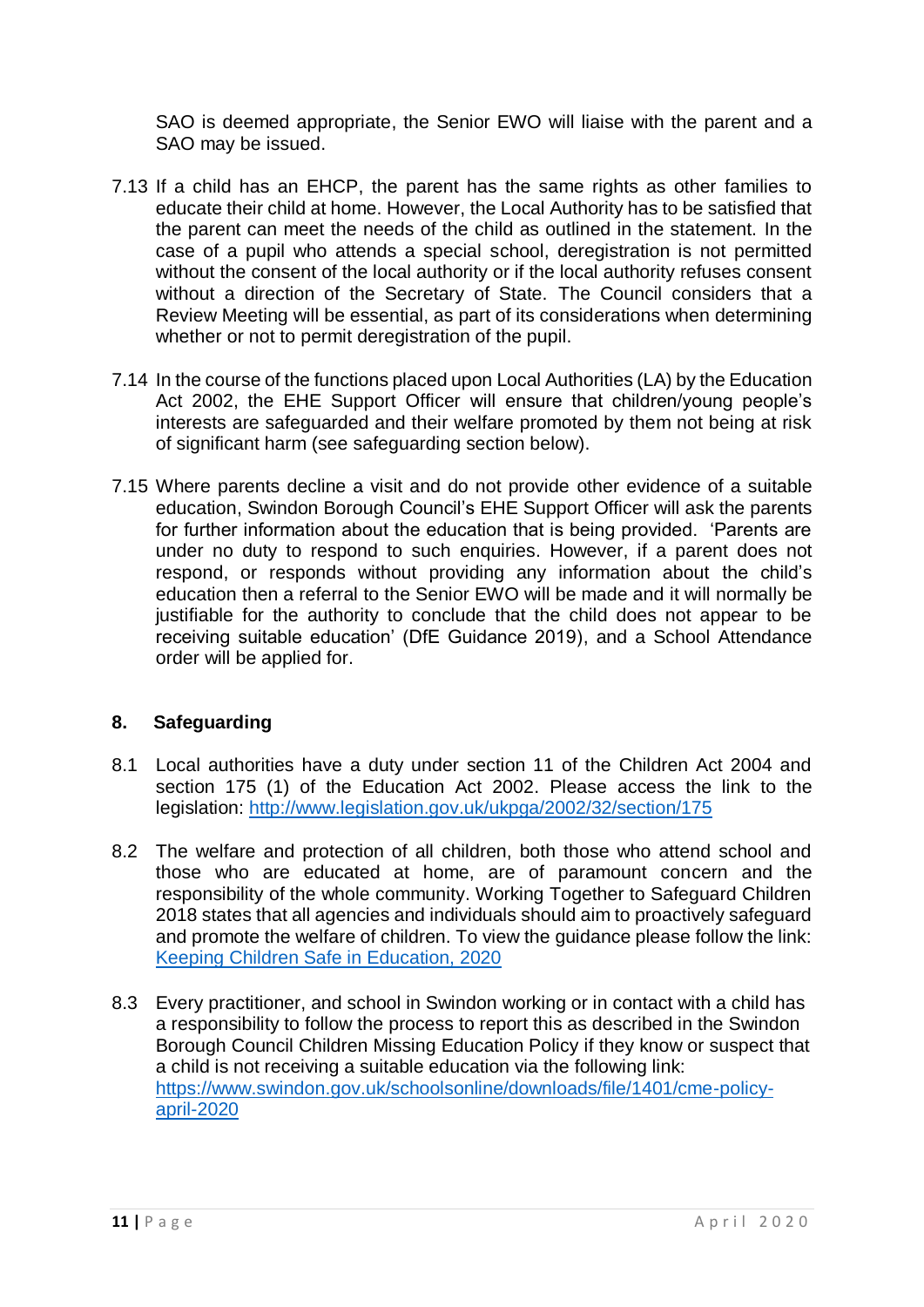- 8.4 As with school educated children, safeguarding issues may arise in relation to electively home educated children. If concerns become known in the course of engagement with children and families, or otherwise, they shall be addressed in accordance with the process set out in Swindon Borough Council's Safeguarding Children Child Protection procedures available on the Swindon Safeguarding Partnership website: [https://safeguardingpartnership.swindon.gov.uk/swindonlscb/info/5/procedures/](https://safeguardingpartnership.swindon.gov.uk/swindonlscb/info/5/procedures/12/procedures) [12/procedures](https://safeguardingpartnership.swindon.gov.uk/swindonlscb/info/5/procedures/12/procedures)
- 8.5 The duties of Swindon Borough Council's Elective Home Education Service in respect of safeguarding children are described in the Swindon Borough Council's 'Guidance to parents'.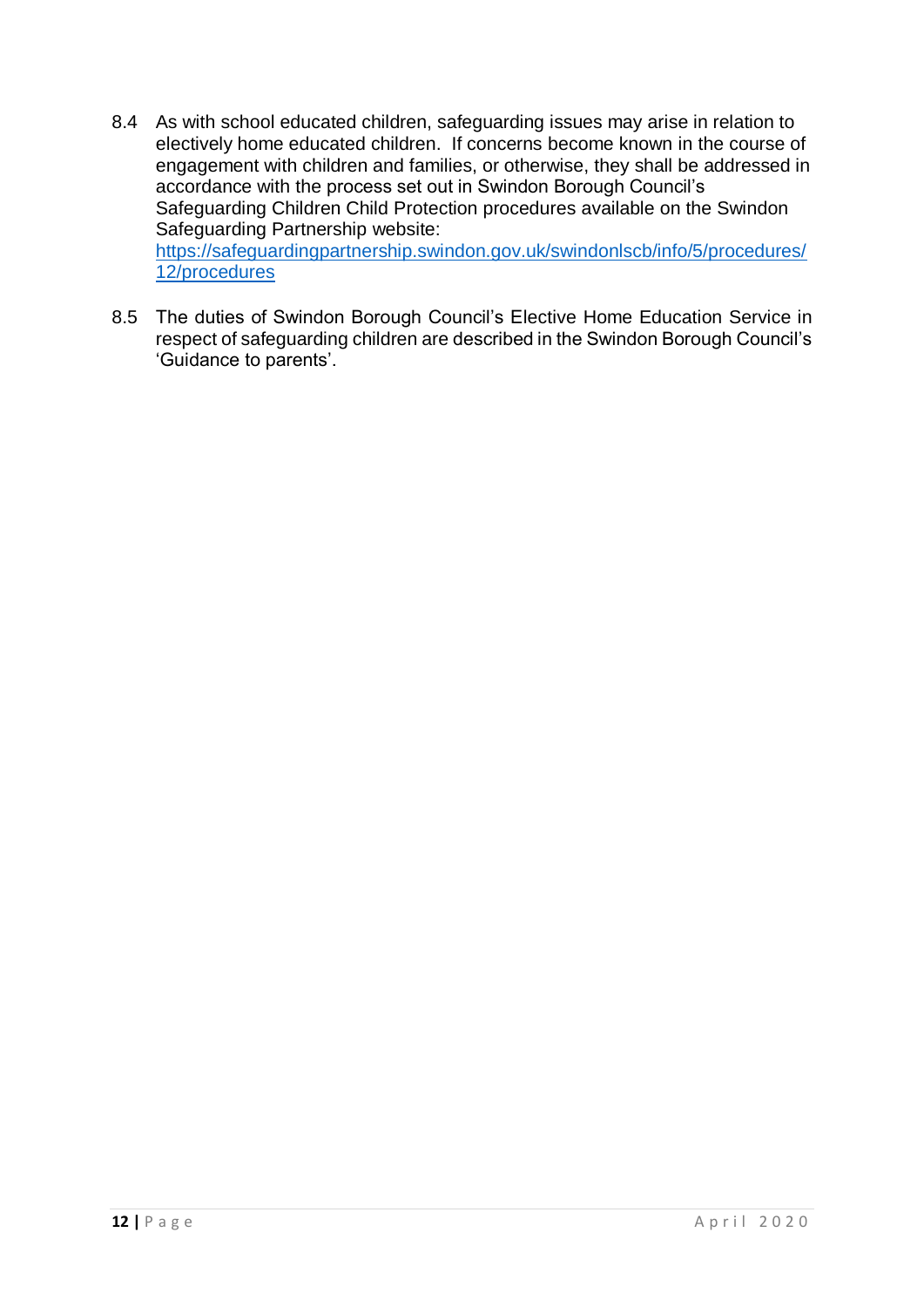### Appendix A - Swindon Elective Home Education Process



Business Support (BSU) to:

Send EHE Welcome Pack out to parent (within 2 weeks of receiving the request) to include:

- Copy of the Guidelines if not already sent
- Letter confirming date of proposed visit
- Enter pupil onto the EHE Tracking Spreadsheet,update Capita and add as EHE to School Base
- Send consent form to parents to agree to sharing relevant information to specified agencies
- Email School Admissions to advise them pupil is now EHE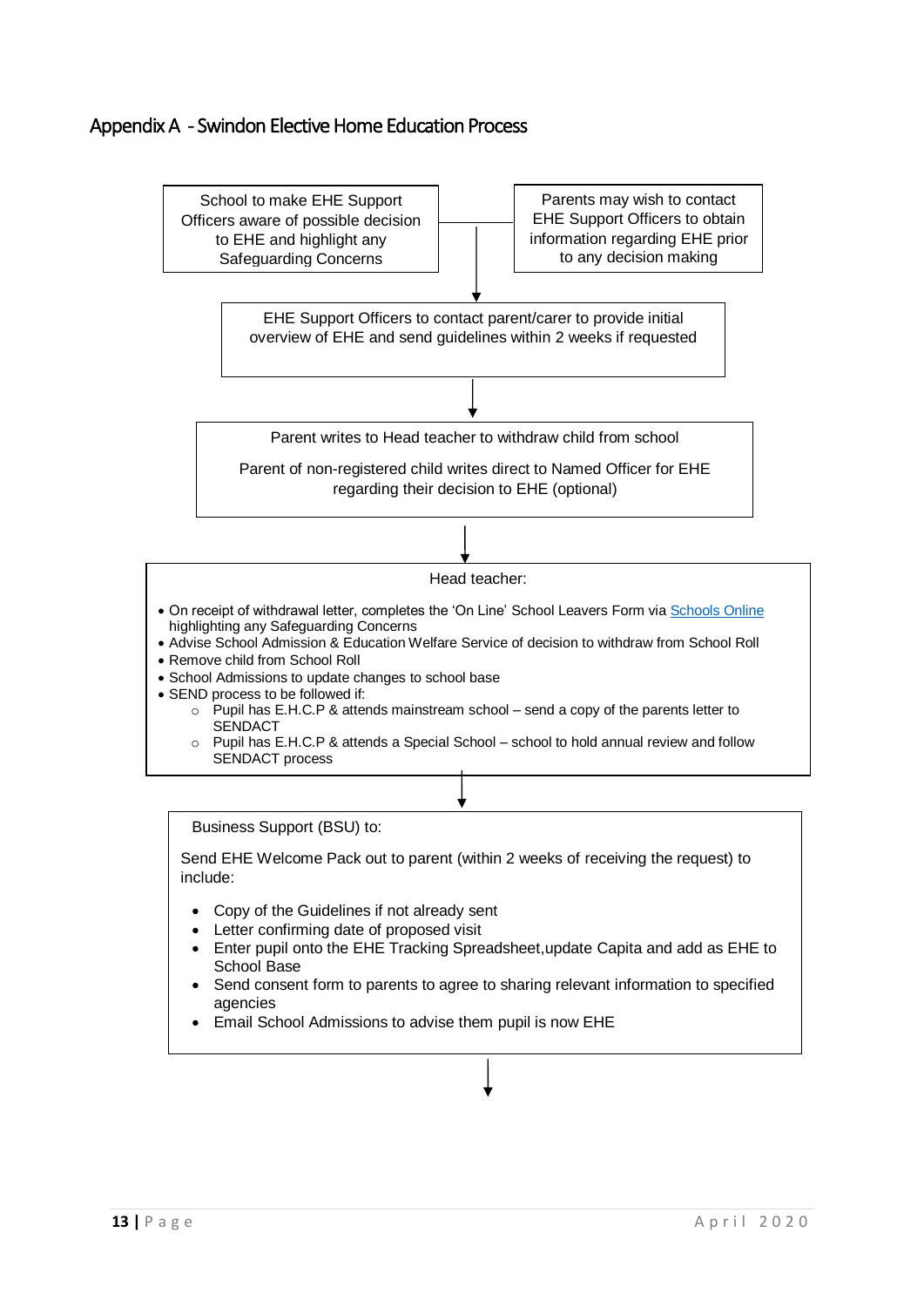